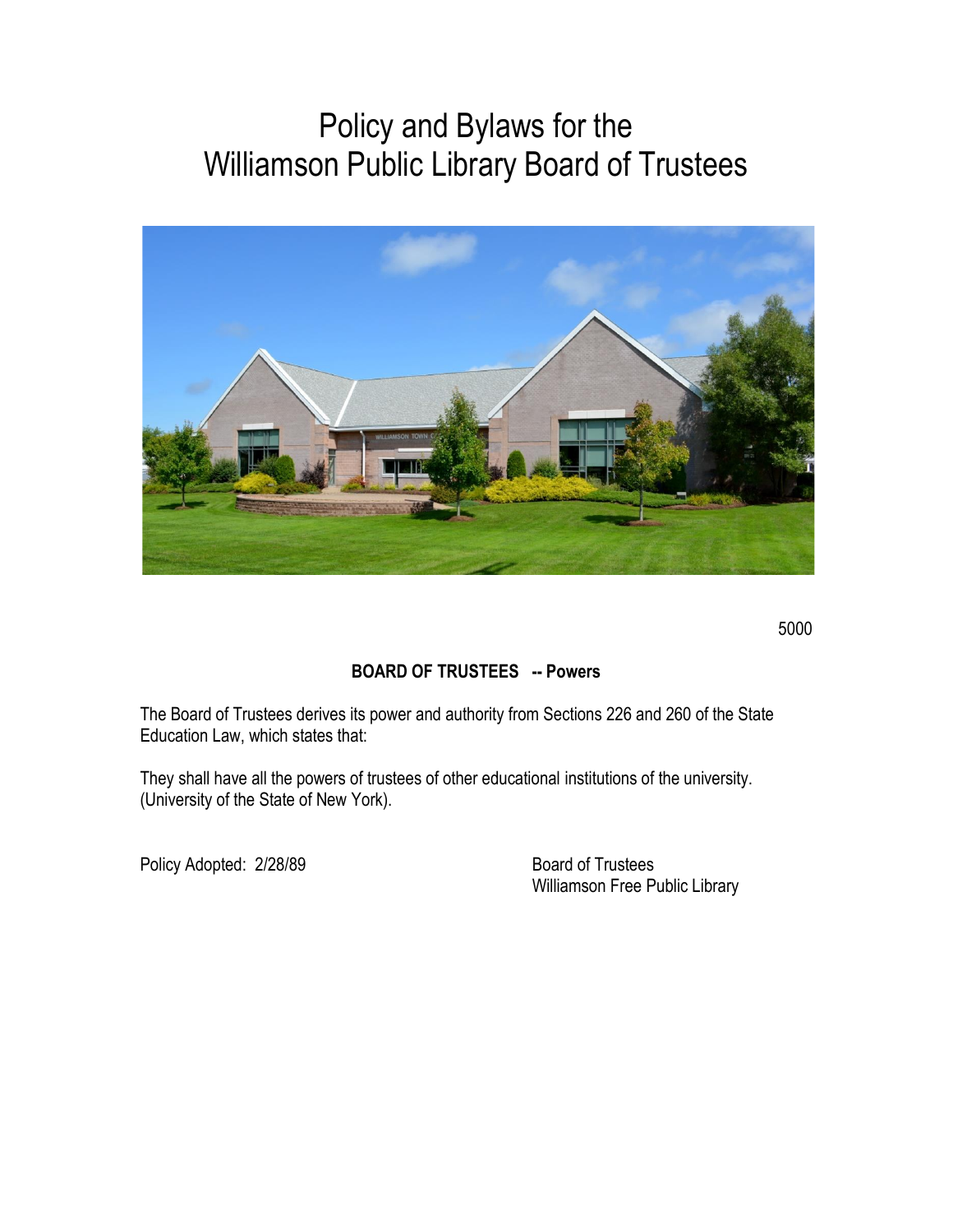#### **BYLAWS OF THE BOARD OF TRUSTEES**

# **OF THE**

#### **WILLIAMSON PUBLIC LIBRARY**

#### Article I

# Library Name

This organization will be known as the Williamson Public Library as established by virtue of the provisions of the Absolute Charter Number 4718 granted by the Regents of the University of the State of New York on April 18, 1941 and exercising the powers and authority and assuming the responsibilities delegated to it under said Charter. Amended by document no. 26,258 of The State Education Department on April 14, 2015

#### Article II

#### **Organization**

The Board of Trustees shall not be less than five members nor more than fifteen, each member's appointment to be approved by the Williamson Town Board for a term of five years.

#### Article III

#### **Officers**

- 1. The officers of the Board shall be a President, Vice President, and Secretary, who shall be elected annually from their own number.
- 2. The President shall preside at all meetings and shall have the usual powers of a presiding officer.
- 3. The Vice-President shall act as President in the absence of the President and be responsible for information pertinent to that office.
- 4. The Secretary shall keep a true and permanent record of all meetings of the Board, shall issue notice of all regular and special meetings, and have custody of all its official books, records and documents, except those in current use by another officer.

5010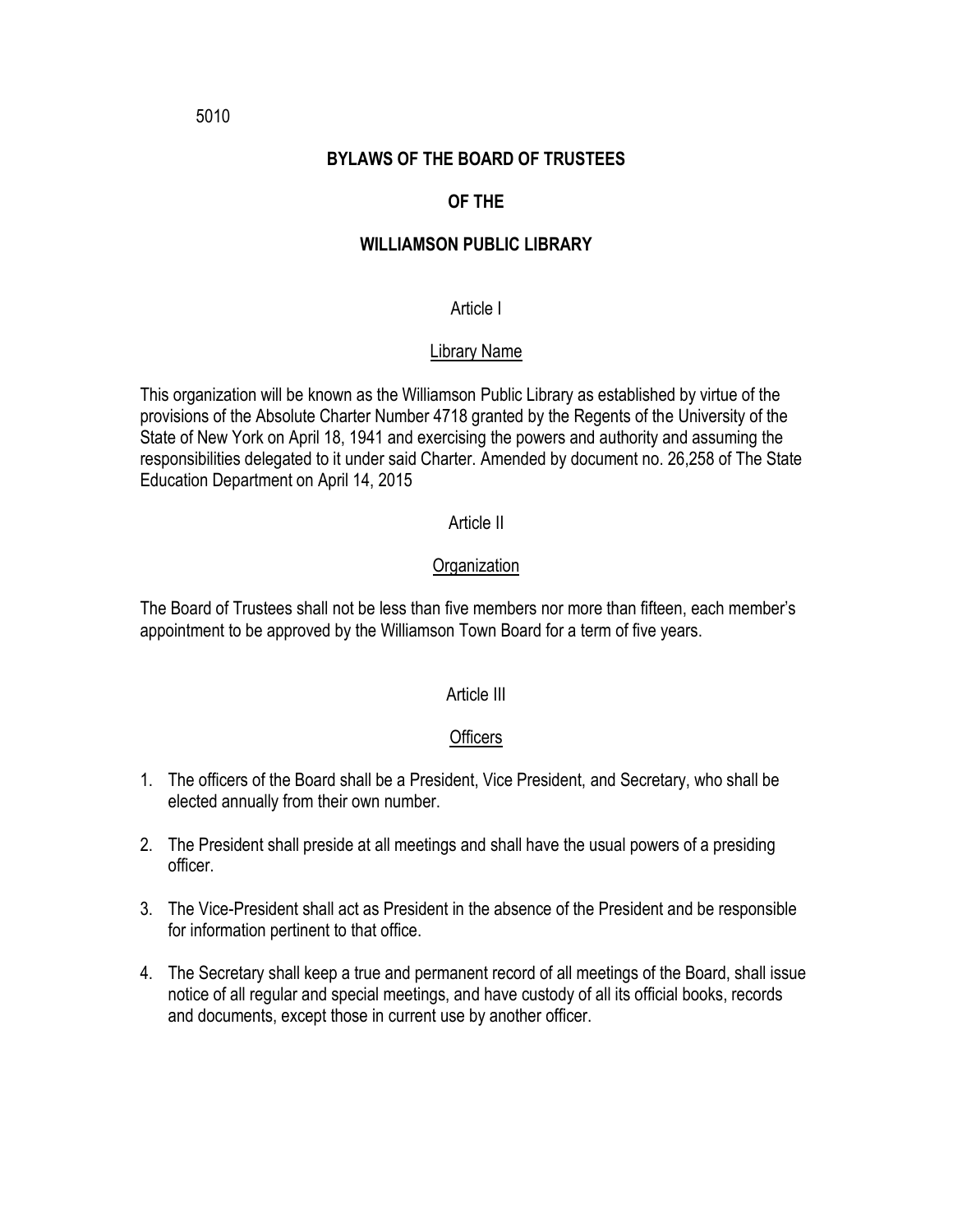#### ARTICLE IV

#### Meetings

- 1. Regular meetings shall be held each month, at dates and times to be established by the Board at the beginning of the library year and shall be open to the public except when individual personnel issues are being discussed.
- 2. Special meetings shall be called by the President or by request of any two trustees but only business stated in the call can be transacted.
- 3. A quorum shall be a majority of the total number of trustees.
- 4. Any Board member unable to attend a meeting shall notify the Secretary, in order that a quorum is assured for each meeting.
- 5. Meetings shall be conducted in the following manner:
	- a. Reading and approval of the minutes of the previous meeting.
	- b. Auditing and approval of expenditures Board of Trustees signature on the voucher of expenditures
	- c. Approval of the Treasurer's written report and the approval of expenditures. Expenditures shall be approved by an audit of the Board of Trustees and by signature on the voucher of expenditure.
	- d. Report of the Library Director
	- e. Report of standing committees
	- f. Report of special committees
	- g. Correspondence and communications
	- h. Unfinished business
	- i. New business
	- j. Adjournment
- 6. Any trustee wishing to resign shall present a written resignation to the Secretary for action at the next regular meeting.
- 7. Vacancies on the Board shall be filled by submission of a candidate recommended by the majority of the Library Board to the Town Board for appointment.

#### ARTICLE V

#### **Committees**

- 1. The President of the Board shall appoint all committee members.
- 2. All reports of committees, if requested, shall be presented in writing.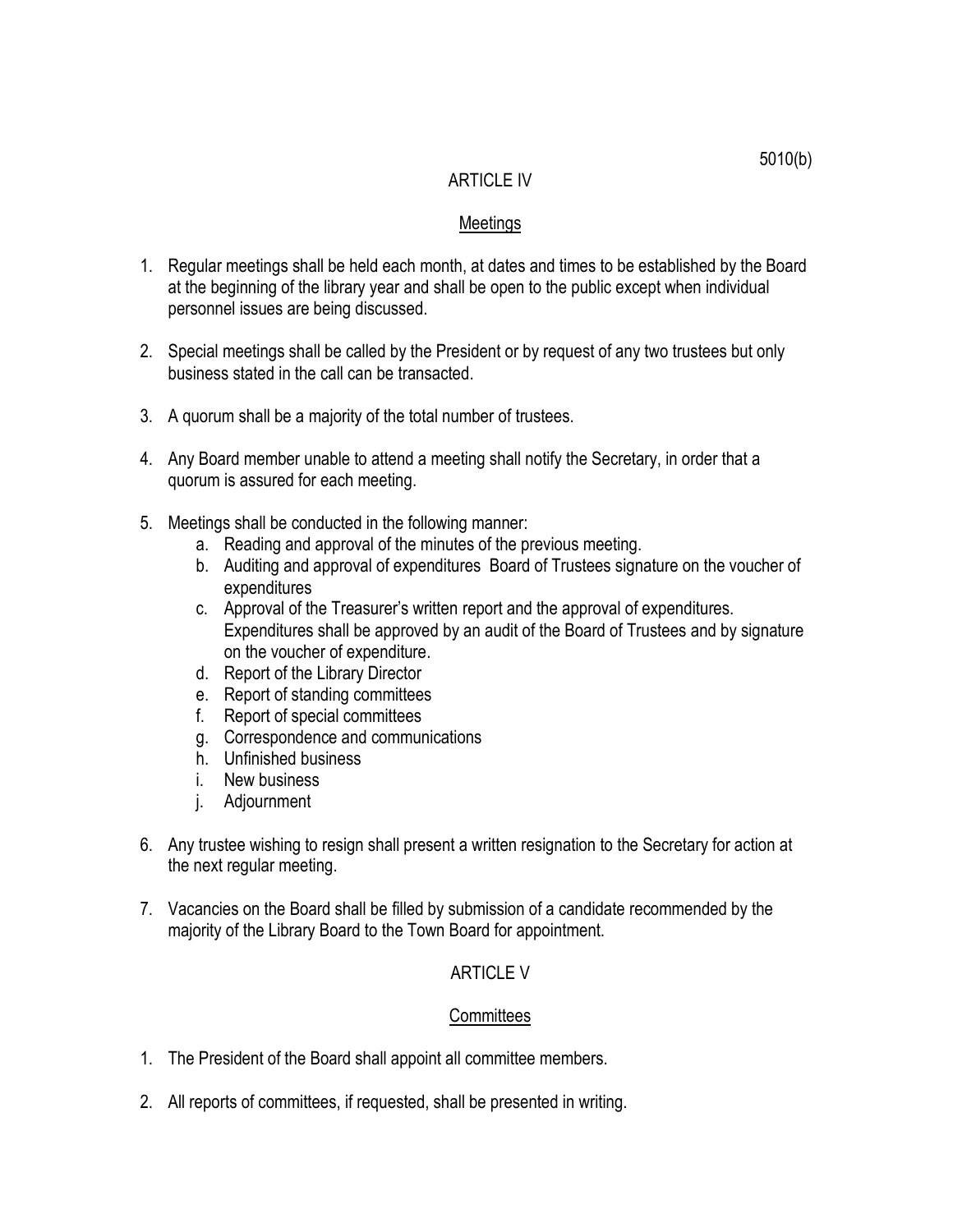3. All committee actions are subject to approval by a majority of the Board.

5010(c)

### ARTICLE VI

#### Library Director

- 1. The Board shall appoint a qualified library director who shall be the executive and administrative officer of the library.
- 2. It shall be the duty of the Director to attend all meetings of the Board, including budget meetings, or public meetings where action may be taken affecting the interests of the library. The Director shall have the right to speak on all matters under discussion at the Board meetings, but shall not have the right to vote thereon.

#### Article VII Library Treasurer

- 1. The Board shall appoint annually a library treasurer who will provide oversight for all fiscal operations of the library.
- 2. The Treasurer shall provide for each monthly board meeting a written report to the Board of Trustees showing revenue and board approved expenditures in relation to the library budget along with a reconciliation of the library's banking and financial statements.

# ARTICLE VIII

#### Amendments

These bylaws may be repealed, amended, or added to at a regular meeting of the Board, by a majority vote of the Trustees present, but only after the proposed change has been submitted in writing at a prior regular or special meeting.

Library Board of Trustees Adopted as revised: March 15, 2001 Adopted as revised: January 21, 2016 Adopted as revised: January 17,2019 Adopted as revised: August 16, 2019.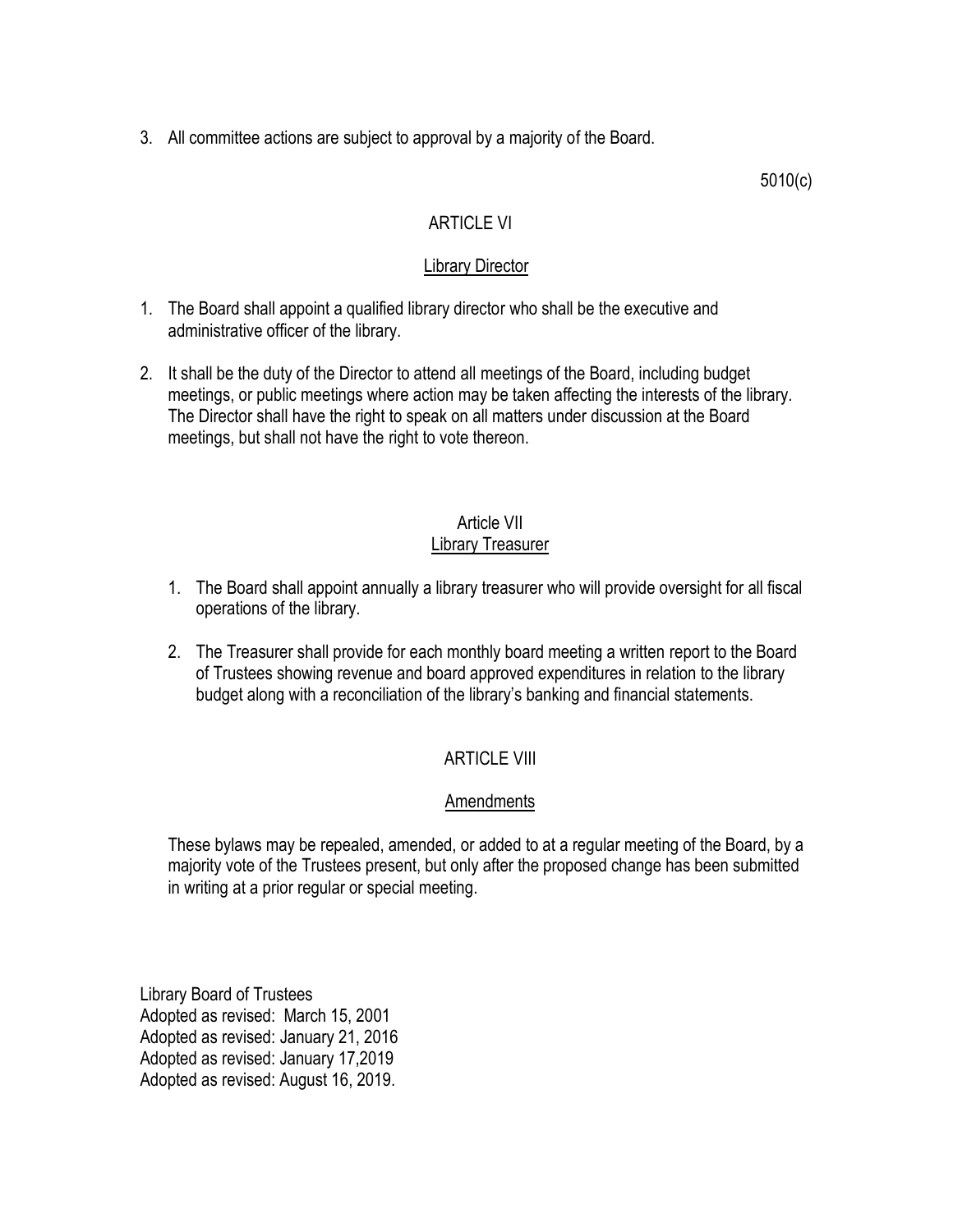# **SELECTED LAWS AFFECTING LIBRARY BOARDS**

Trustees' Powers: "They shall have all the powers of trustees of other educational institutions of the university." (Ed. Laws 260 and 226)

|                      | <b>PUBLIC LIBRARIES</b>                                                                                                                                                                                       | <b>ASSOCIATION LIBRARIES</b>                                                               |  |
|----------------------|---------------------------------------------------------------------------------------------------------------------------------------------------------------------------------------------------------------|--------------------------------------------------------------------------------------------|--|
| Number on board      | 5-11, county libraries<br>5-15, other public libraries<br>(Ed. Law 260)                                                                                                                                       | 5-25, (Ed. Law 226)                                                                        |  |
| Appointed or elected | <b>County-Board of Supervisors</b><br>Town-Town Board<br>Village-Village Board,<br><b>School District-Voters</b><br>(Ed. Law 260)                                                                             | Association members                                                                        |  |
| Ineligibility        | No member of local<br>government board appointing<br>the trustee (Ed. Law 260)<br>No local government board<br>attorney, (State Compt.<br>Opinion)<br>No treasurer of library board<br>(State Compt. Opinion) | Member of local government<br>board contracting with the<br>library (State Compt. Opinion) |  |
| Special eligibility  | Village library-trustee may be<br>resident of town, (Ed. Law<br>260; Pub. Off. Law 3)                                                                                                                         | DOES NOT APPLY                                                                             |  |
| Vacancies            | Filled by the Board of Trustees<br>(Ed. Law 226)                                                                                                                                                              | <b>SAME</b>                                                                                |  |
| Terms of Office      | 5 years, after initial term-<br>determined by lot, (Ed. Law<br>260)                                                                                                                                           | Terms fixed by or by<br>Board of Trustees,<br>(Ed. Law 226)                                |  |

5020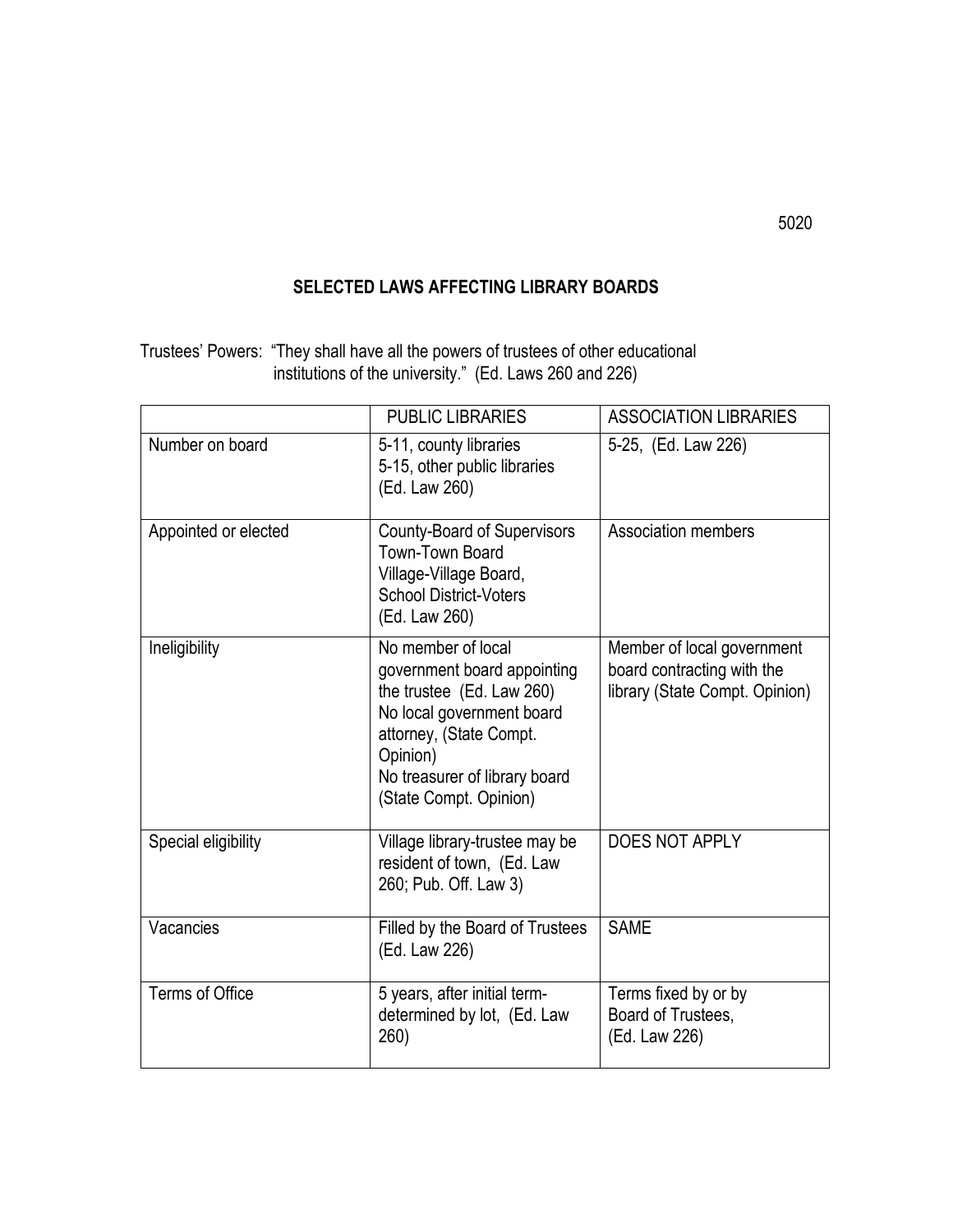# Selected Laws Affected Library Boards contd.

# 5020(a)

|                                                                                       | <b>PUBLIC LIBRARIES</b>                                                                                           | <b>ASSOCIATION LIBRARIES</b>                          |  |
|---------------------------------------------------------------------------------------|-------------------------------------------------------------------------------------------------------------------|-------------------------------------------------------|--|
| <b>Board Meetings:</b><br>Quorum                                                      | A majority of the total number<br>of trustees, (Ed. Law 226)                                                      | <b>SAME</b>                                           |  |
| <b>Chairman Votes</b><br>Open Meetings                                                | At all times, (Ed. Dept.<br>Opinion) Public entitled to<br>attend, (Ed. Dept. Opinion)                            | <b>SAME</b><br><b>NOT APPLICABLE</b>                  |  |
| <b>Executive Session</b>                                                              | Close meetings permissible for<br>discussion, but not action<br>(Compt. Opinion)                                  | <b>NOT APPLICABLE</b>                                 |  |
| <b>Minutes</b>                                                                        | Guidelines for secretary                                                                                          | <b>SAME</b>                                           |  |
| Trustee Membership<br><b>Contributions by Library</b><br>Authorized                   | To Library Trustees<br>Foundation of New York State,<br>(Ed. Law 260)                                             | <b>SAME</b>                                           |  |
| <b>Appointment and Discharge</b><br>Of Staff                                          | Trustees have power, (Ed. Law<br>260 and 226)<br>Confirmed by Attorney<br>General(Atty. General Opinion)          | <b>SAME</b><br><b>NOT APPLICABLE</b>                  |  |
| Requirement to Hire<br><b>Professional Librarian</b>                                  | If library serves 5,000 or more<br>people (Comm. Reg. 105)                                                        | <b>SAME</b>                                           |  |
| Power to Fix<br><b>Salaries</b>                                                       | Trustees have power, (Ed.<br>Laws 260 and 226)<br>Confirmed by Attorney General<br>& State Comptroller (Opinions) | (Ed. Law 226)<br><b>SAME</b><br><b>NOT APPLICABLE</b> |  |
| Power to Approve<br>Vacations<br><b>Sick Leave</b>                                    | Trustees have power, (Atty.<br>General Opinion), (Compt.<br>Opinion) (Ed. Dept. Opinion)                          | <b>IMPLIED APPLICATION</b>                            |  |
| Power of Local Government to<br>Retaliate if Opposed to<br>Salaries or Other Benefits | May curtail financial support<br>(Compt. Opinion)                                                                 | <b>COULD APPLY</b>                                    |  |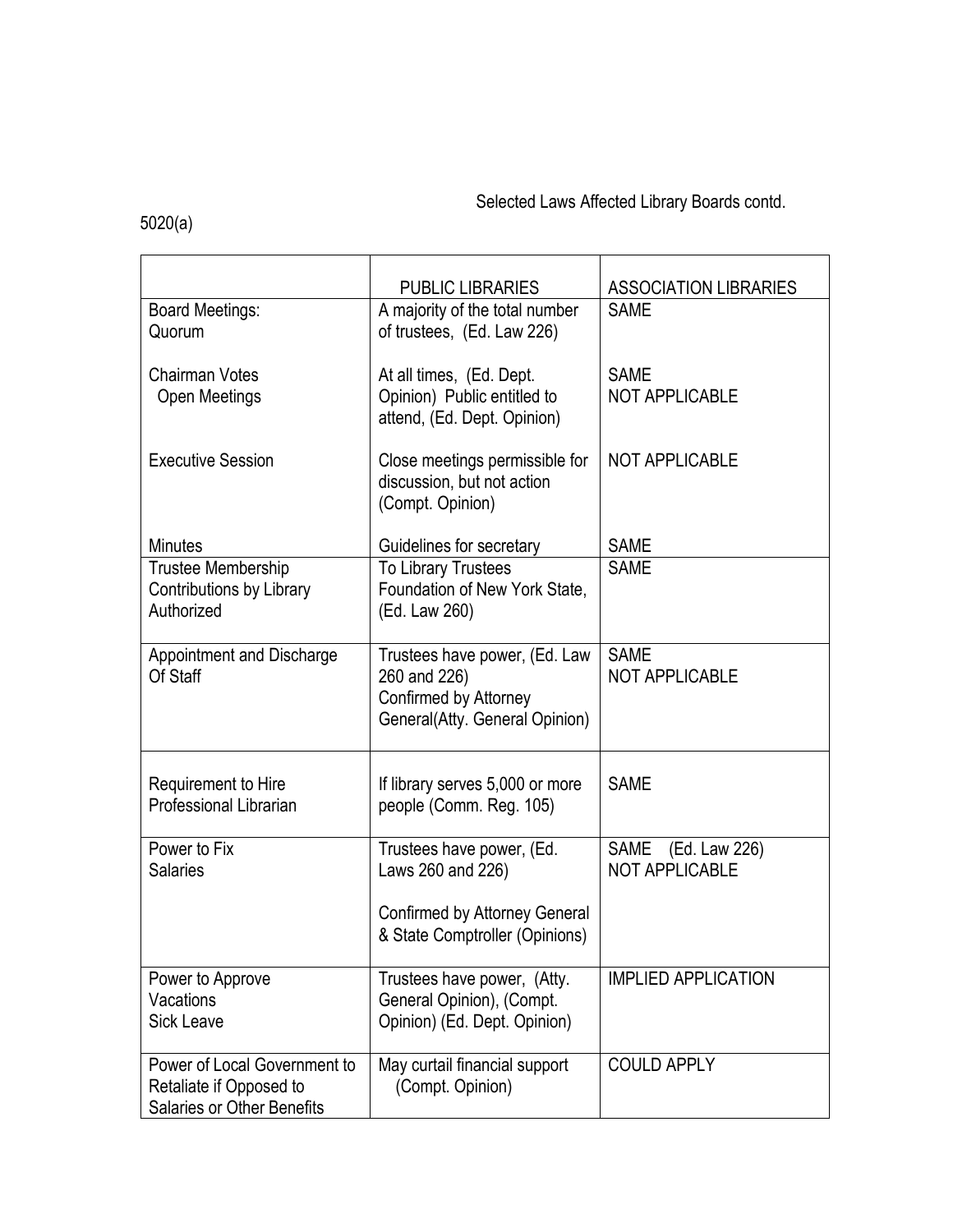Policy Adopted: 2/28/89 Board of Trustees

Williamson Free Public Library

5030

# **DUTIES AND RESPONSIBILITIES OF THE LIBRARY TRUSTEE**

- 1. The individual trustees are appointed for five year terms by the Williamson Town Board. Recommendations are made to the Town Board by member trustees. The number shall not exceed fifteen nor be less than five. If any trustee shall fail to attend three consecutive meetings without excuse accepted as satisfactory by the trustees, he shall deemed to have resigned, and the vacancy shall be filled. (Ed. Law 226)
- 2. Trustees each have responsibilities for the personnel, policy, public relations and financing of the library.
- 3. Trustees determine the objectives of the library, giving proper weight to educational, informational, cultural, inspirational and recreational programs and services for children, young adults and adults.
- 4. Trustees determine the basic rules of use and hours of service.
- 5. Trustees use the best recruiting process to find qualified librarians and staff and appropriately classify positions, according to civil service.
- 6. Trustees set the pay scales of the staff.
- 7. Trustees establish personnel rules governing working hours, sick leave and vacation benefits, retirement and social security and provisions.
- 8. Trustees should meet regularly and review library programs, receive reports and recommendations from the librarian.
- 9. To assist the librarian in interpreting the library program in the community by talks with groups and individual contacts and to maintain open communications with the local governing body.
- 10. To get best possible location for library services and to maintain an adequate and attractive physical plant with necessary equipment.
- 11. To follow population trends as the community grows and to review the adequacy of number, location and size of your library buildings.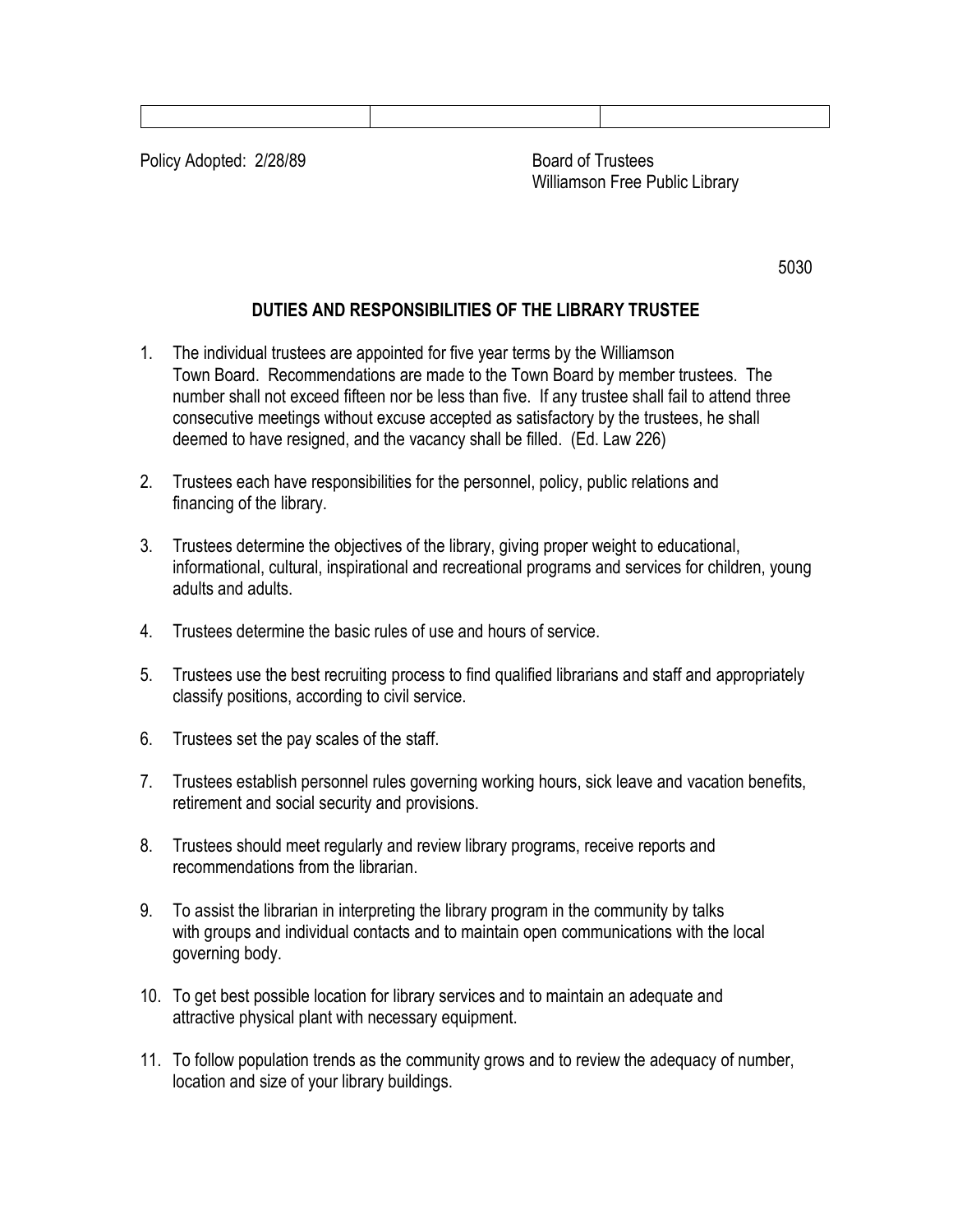12. To protect the library board's plant and equipment investments and its own liability with sound insurance programs.

5030(b)

- 13. To prepare well-organized budget requests, designed to finance the cost of staff services, materials, equipment and building costs essential to the library program and to seek favorable support for this request from tax support.
- 14. To keep posted on library developments in PLS, particularly as they affect member libraries.
- 15. In the cases of association libraries, to consider the desirability of converting to become public libraries; in the cases of village public libraries, to consider the desirability of becoming town public libraries; in the cases where both village and town contribute to the support of the library, to consider the desirability and equity of receiving all support via ballot.
- 16. To confine trustee activities to policy makers and to delegate full responsibility for administration and book selection to the library director within the framework of the board's policies.

Policy Adopted: 2/28/89 Board of Trustees

Williamson Free Public Library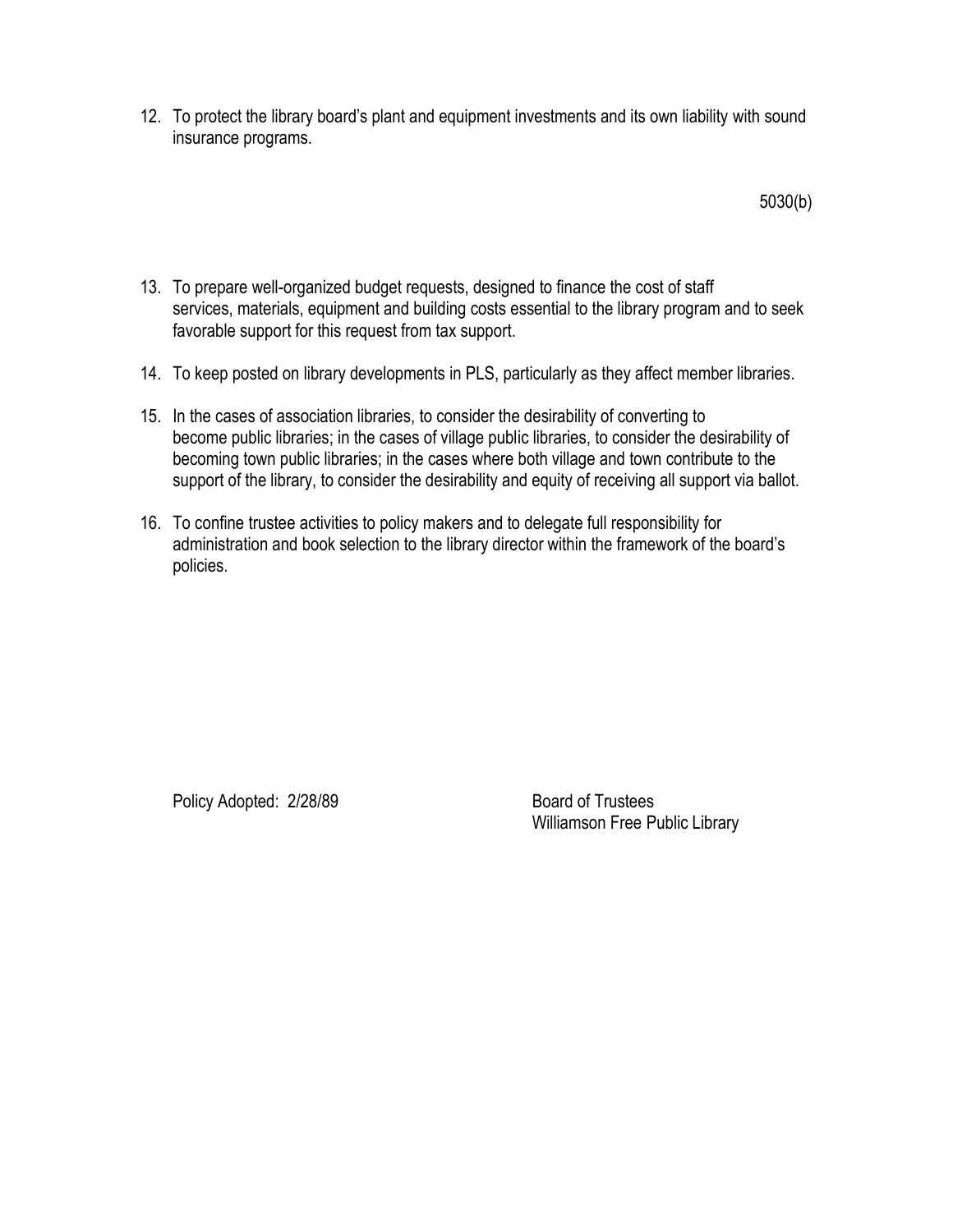#### Duties and Responsibilities of the LibraryTrustees 5030(b)

The library board adopts as part of its policy the following developed by the ALTA-PLA Common Concerns Committee:

#### ETHICS STATEMENT FOR PUBLIC LIBRARY TRUSTEES

 *Trustees must promote a high level of library service while observing ethical standards.*

 *Trustees must avoid situations in which personal interests might be served or financial benefits gained at the expense of library users, colleagues, or the institution.*

 *It is incumbent upon any trustee to disqualify herself or himself immediately whenever the appearance of a conflict of interest exists.*

*Trustees must distinguish clearly in their actions and statements between their personal philosophies and attitudes and those of the institution, acknowledging the formal position of the board even if they personally disagree.*

 *A trustee must respect the confidential nature of library business while being aware of and in compliance with applicable laws governing freedom of information.*

 *Trustees must be prepared to support to the fullest the efforts of librarians in resisting censorship of library materials by groups or individuals.*

 *Trustees who accept appointment to a library board are expected to perform all of the functions of library trustees.*

Policy Adopted: 2/28/89 Board of Trustees

Williamson Free Public Library

5030b

The library board adopts as part of its policy the following developed by the ALTA-PLA Common concerns Committee:

#### **ETHICS STATEMENT FOR PUBLIC LIBRARY TRUSTEES**

Trustees must promote a high level of library service while observing ethical standards. Trustees must avoid situations in which personal interests might be served or financial benefits gained at the expense of library users, colleagues or the institution.

It is incumbent upon any trustee to disqualify herself or himself immediately whenever the appearance of a conflict of interest exists.

Trustees must distinguish clearly in their actions and statements between their personal philosophies and attitudes and those of the institution, acknowledging the formal position of the board even if they personally disagree.

A trustee must respect the confidential nature of library business while being aware of and in compliance with applicable laws governing freedom of information.

Trustees must be prepared to support to the fullest the efforts of librarians in resisting censorship of library materials by groups or individuals.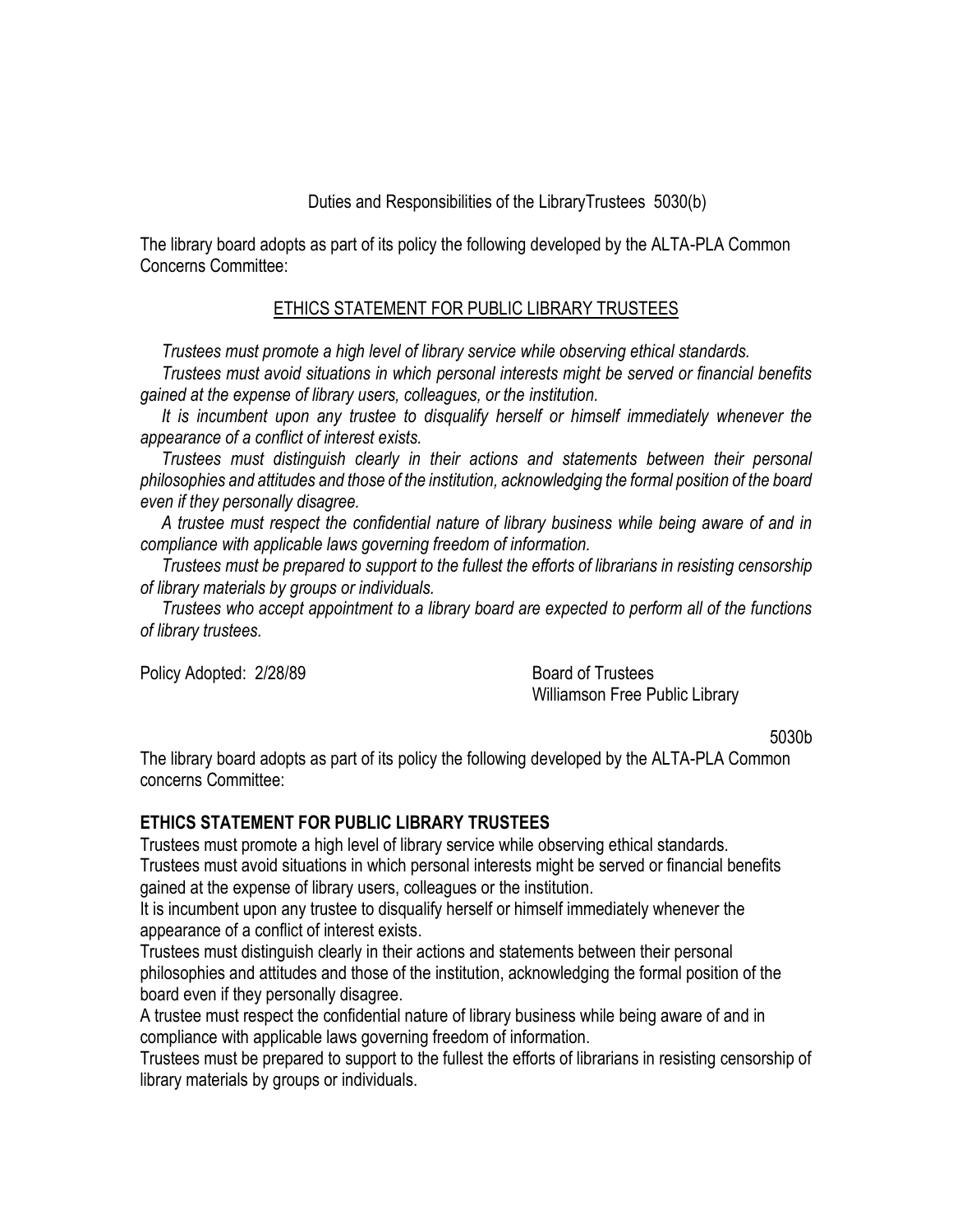Trustees who accept appointment to a library board are expected to perform all fo the functions of library trustees.

Library Board of Trustees Adopted 2/28/89

Policy adopted 2/19/2009

**5040**

#### **CONFLICT OF INTEREST POLICY OF THE WILLIAMSON PUBLIC LIBRARY**

#### **Article 1 Purpose**

The purpose of this conflict of interest policy (this "Policy") is to protect the Williamson Public Library's (the "Library") interest when it is contemplating entering into a transaction, agreement, or other arrangement that might benefit the private interest of an officer, Trustee, or Key Employee (as such term is defined herein) of the Library or might result in a possible excess benefit transaction. This policy is intended to supplement but not replace any applicable state and federal laws governing conflict of interest applicable to nonprofit and charitable organizations.

#### **Article 2 Definitions**

- 1. "Interested Person" means any Trustee, officer or key employee who has a financial interest (as such term is defined below).
- 2. "Financial Interest" means directly or indirectly through business, investment or family.
	- a. An ownership or investment interest in any entity with which the Library has a transaction or arrangement.
	- b. A compensation agreement with any entity or individual with which the Library has a transaction arrangement or
	- c. A potential ownership or investment interest in, or compensation arrangement with, any entity or individual with which the Library is negotiating a transaction or arrangement.
- 3. "Key Employee" means any person who is in a position to exercise substantial influence over the affairs of the Library. The term Key Employee expressly includes the Director, Children's Specialist, YA Specialist and Purchasing Clerk.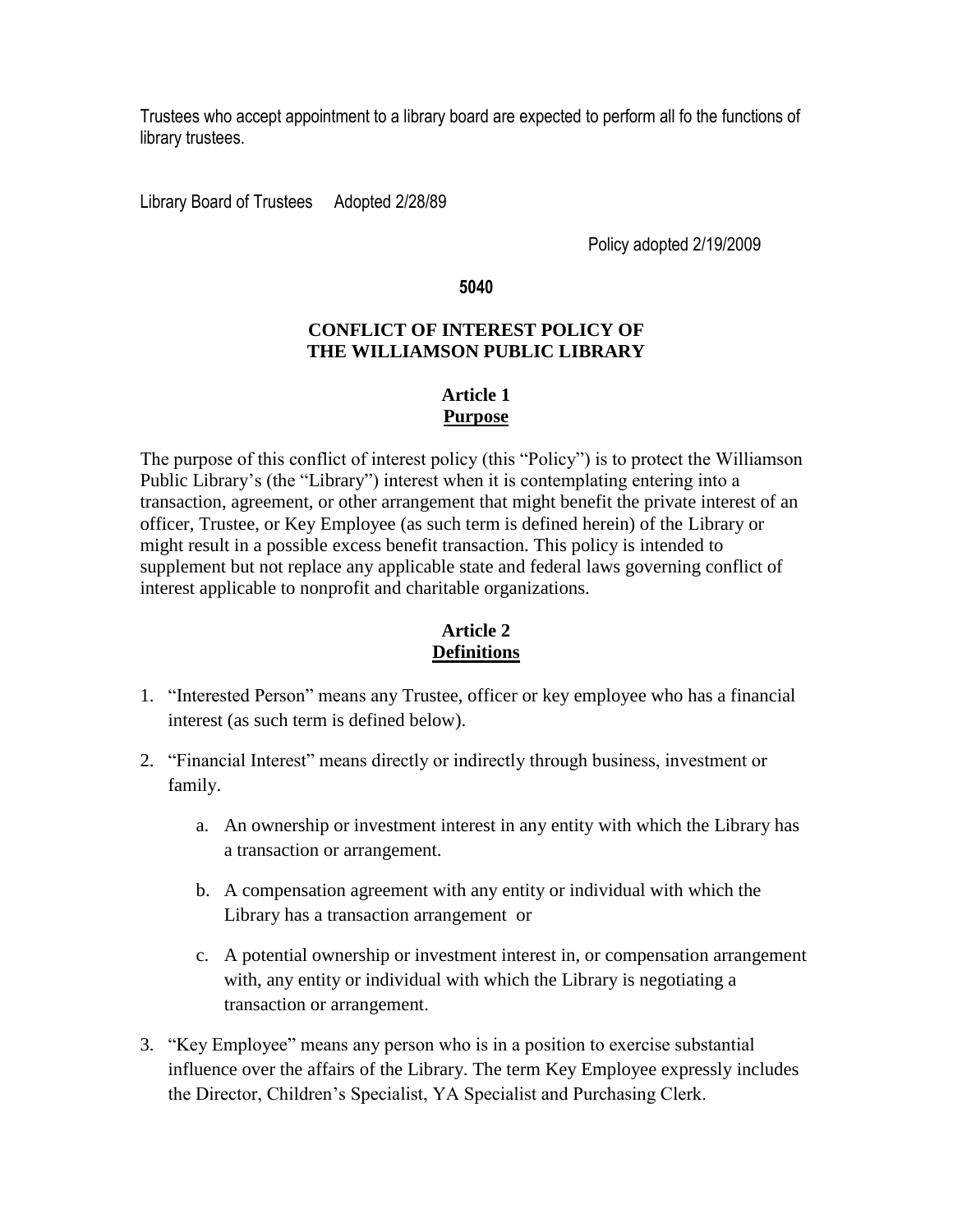- 4. "Related Party" means any (a) Trustee, officer, or Key Employee of the Library or any affiliate of the Library, (b) any Relative of any Trustee, officer, or Key Employee of the Library or any affiliate of the Library or (c) any entity in which any individual described in (a) or (b) above has a thirty-five percent (35%) or greater ownership or beneficial, interest or in the case of a partnership or professional corporation, a direct or indirect ownership interest in excess of five percent (5%).
- 5. "Related Party Transaction" means any transaction, agreement, or any other arrangement in which a Related Party (as such term is defined herein) has a financial interest and in which the Library or any affiliate of the Library is a participant.
- 6. "Relative" of an individual means his or her spouse, ancestors, brothers and sisters (whether whole or half-blood), children (whether natural or adopted), grandchildren, and great-grandchildren, and domestic partner.
- 7. "Affiliate" of the Library means any entity controlled by, in control of, or under common control with the Library.

Compensation includes direct and indirect remuneration as well as gifts or favors that are not insubstantial.

A Financial Interest is not necessarily a conflict of interest. Under Article 3 Section 2 a person who has a Financial Interest may have a conflict of interest only if the Library's Board of Trustees (the "Board") or an authorized committee thereof decides that a conflict of interest exists.

# **Article 3 Procedures**

#### **1. Duty to Disclose**

In connection with any actual or possible conflict of interest an Interested Person must disclose the existence of the Financial Interest and be given the opportunity to disclose all material facts to the Board and any authorized committee considering the proposed transaction or arrangement.

#### **2. Determining Whether a Conflict of Interest Exists**

After the disclosure of the Financial Interest and all material facts and after any discussion with the Interested Person, he/she shall leave the Board or Committee Meeting while the determination of conflict of interest is deliberated and voted upon. The remaining Board or Committee members shall decide if the conflict of interest exists.

#### **3. Procedures for Addressing the Conflict of Interest**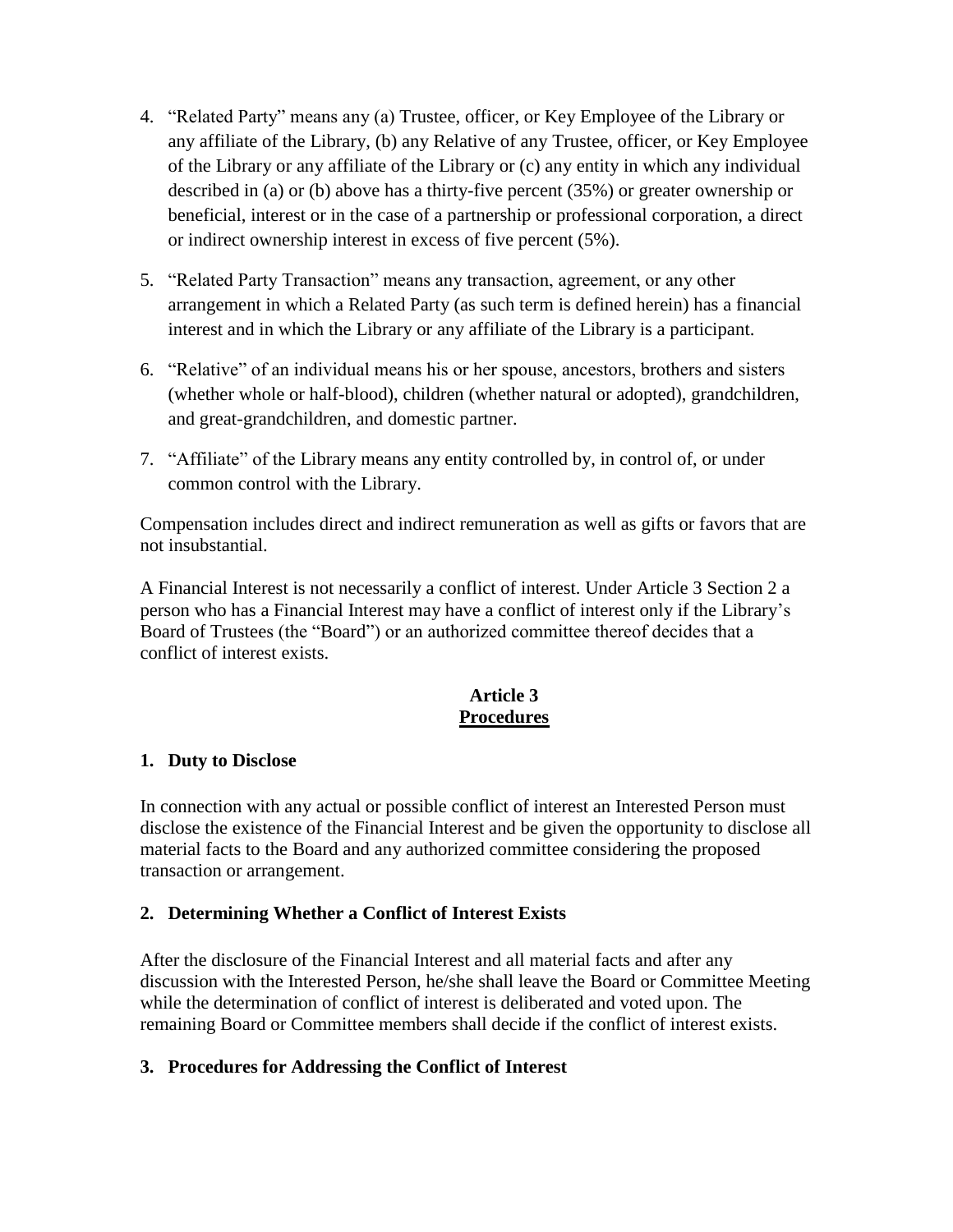- a. An interested person may make a presentation at the Board or Committee Meeting, but after the presentation, he/she shall leave the meeting. During the deliberation of, and vote on, the transaction or arrangement involving the possible conflict of interest the interested person shall not attempt to improperly influence the deliberation of or vote on the matter giving rise to the potential conflict of interest.
- b. The chairperson of the Board or Committee shall, if appropriate, appoint a disinterested person or committee to investigate alternatives to the proposed transaction or arrangement.
- c. After exercising due diligence, the Board or Committee shall determine whether the Library can obtain with reasonable efforts a more advantageous transaction or arrangement from a person or entity that would not give rise to a conflict of interest.
- d. If a more advantageous transaction or arrangement is not reasonably possible under circumstances not producing a conflict of interest, the Board or Committee shall determine by a majority vote of the disinterested Trustees whether the transaction or arrangement is in the Library's best interest, for its own benefit, and whether it is fair and reasonable. In conformity with the above determination it shall make its decision as to whether to enter into the transaction or arrangement.

#### **4. Violations of the Conflicts of Interest Policy**

- a. If the Board or committee has reasonable cause to believe a person has failed to disclose an actual or possible conflict of interest, it shall inform the person of the basis for such belief and afford the person an opportunity to explain the alleged failure to disclose.
- b. If, after hearing the person's response, and making further investigation as warranted by the circumstances, the Board or committee determines the person has failed to disclose an actual or possible conflict of interest, it shall take appropriate disciplinary and corrective action.

#### **Article 4 Records of proceedings**

The minutes of the Board and all committees with Board-delegated powers shall contain:

a. The names of the persons who disclosed or otherwise were found to have a financial interest in connection with an actual or possible conflict of interest, the nature of the financial interest, any action taken to determine whether a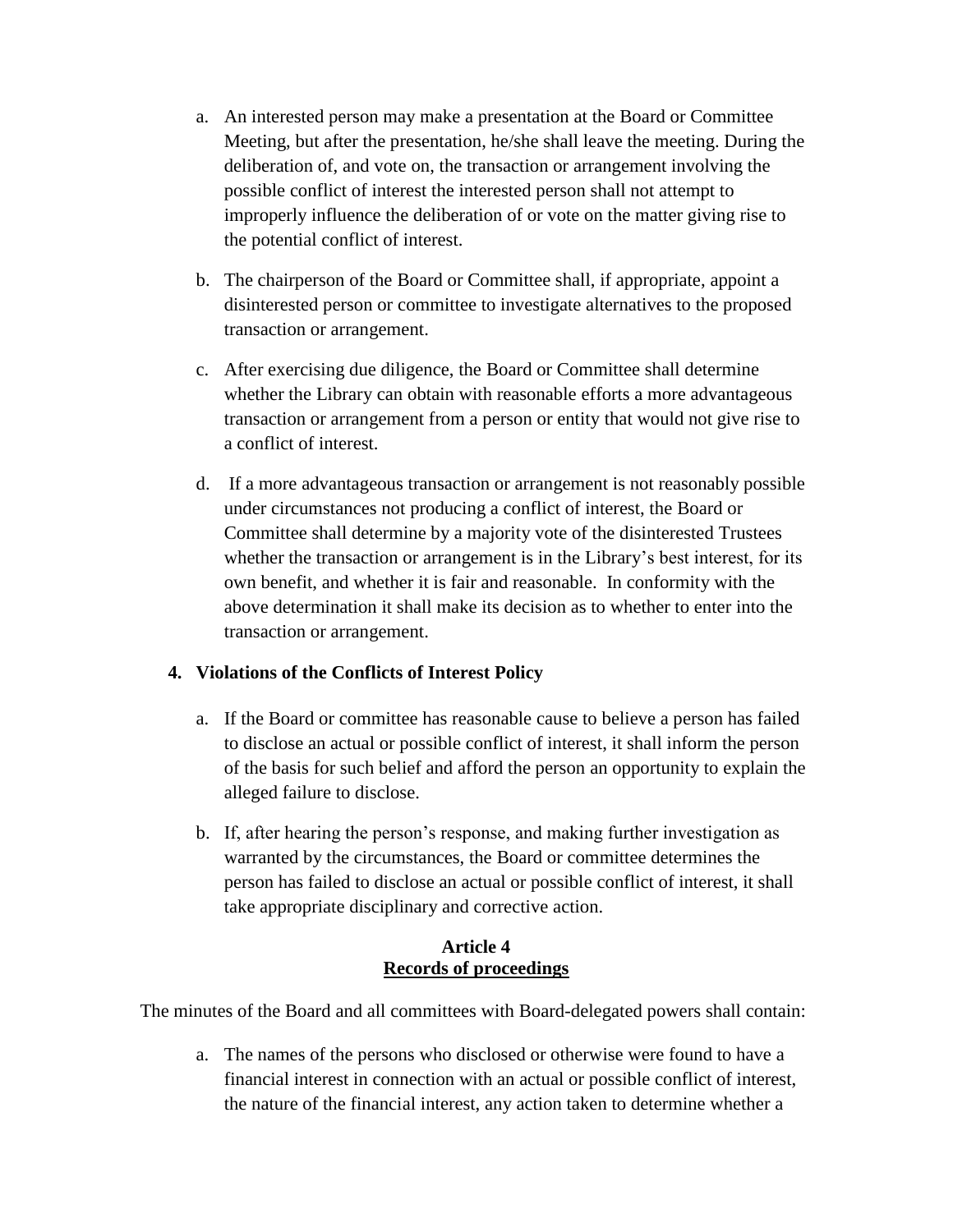conflict of interest was present, and the Board's or committee's decision as to whether a conflict of interest in fact existed.

b. The names of the persons who were present for discussions and votes relating to the transaction or arrangement, the content of the discussion, including any alternatives to the proposed transaction or arrangement, and a record of any votes taken in connection with the proceedings

#### **Article 5 Compensation**

- a. No member of the Board may receive direct compensation from the Library. A voting member of the Board who receives compensation from the Library for services, indirectly, is precluded from voting on matters pertaining to that member's compensation. For purposes of this article, reimbursement of reasonable expenses incurred in performance of duties as a Trustee is not compensation.
- b. A voting member of any committee whose jurisdiction includes compensation matters and who receives compensation, directly or indirectly, from the Library for services is precluded from voting on matters pertaining to that member's compensation
- c. No voting member of the Board or any committee whose jurisdiction includes compensation matters and who receives compensation, directly, or indirectly, from the Library, either individually or collectively is prohibited from providing information to any committee regarding compensation

#### **Article 6 Annual Statements**

#### **1. Annual Statements**

Each Trustee, officer, and key employee shall annually sign a statement ("the annual statement") which affirms such person:

- a. Has received a copy of the policy,
- b. Has read and understands the policy
- c. Has agreed to comply with the policy,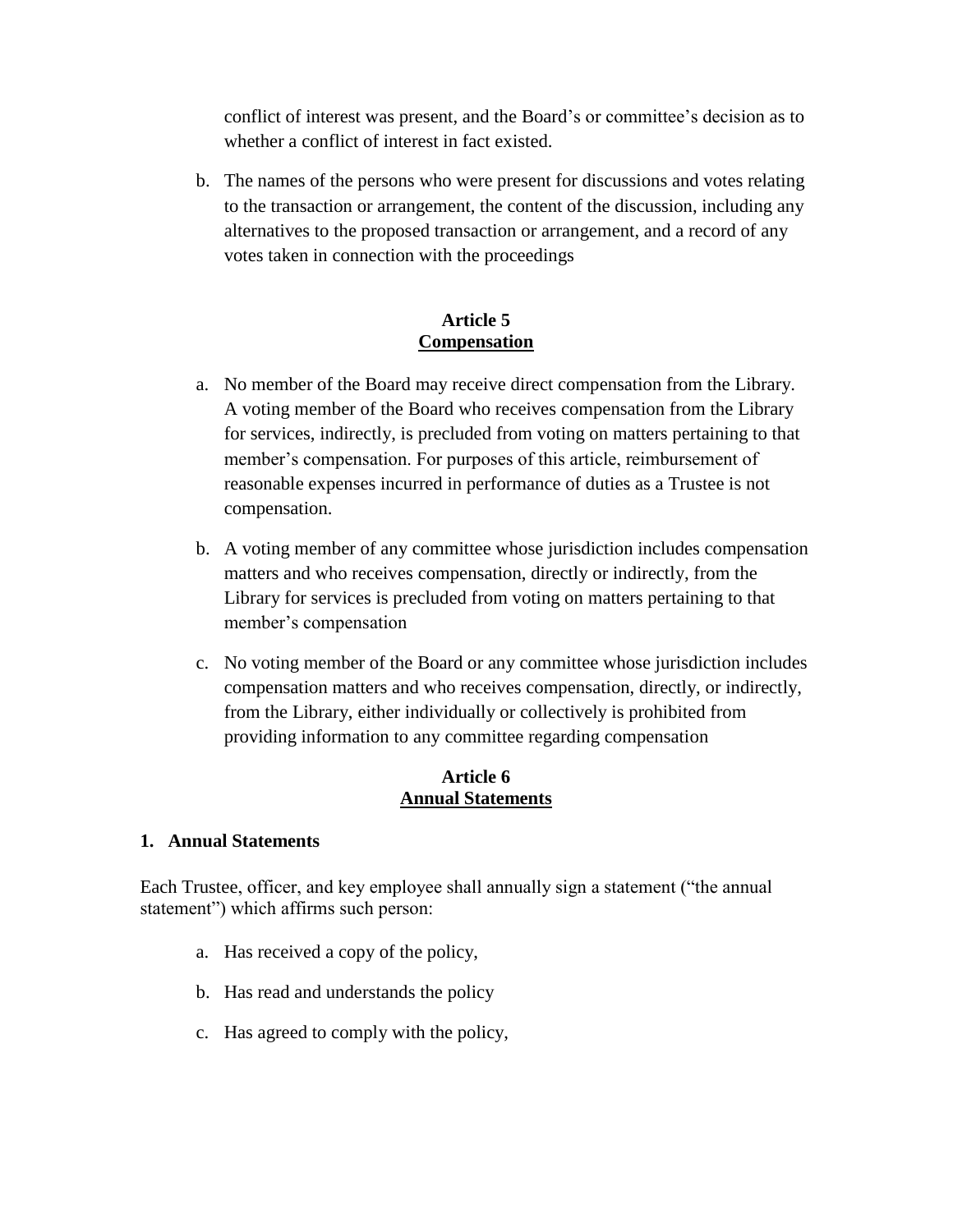- d. Understands the Library is charitable and in order to maintain its tax-exempt status it must engage primarily in activities which accomplish one or more of its tax-exempt purposes and
- e. Has set forth existing potential conflicts of interest.

A form of annual statement for use by the Library is attached as Appendix A

#### **2. Statement Required**

Each potential Trustee of the Library shall be required to complete, sign, and submit the annual statement to the Secretary of the Board prior to any initial appointment of such Trustee to the Board.

#### **Article 7 Periodic Reviews**

To ensure the Library operates in a manner consistent with its charitable purposes and does not engage in activities that could jeopardize its tax-exempt status or are otherwise unlawful, periodic reviews shall be conducted. The periodic review shall, at a minimum, include the following subjects:

- a. Whether compensation arrangements and benefits are reasonable, based on competent survey information, and the result of arms-length bargaining
- b. Whether partnerships, joint ventures, or other arrangements conform to the Library's written policies, are properly recorded, reflect reasonable investment or payments for goods and services, further charitable purposes and do not result in inurement impermissible private benefit or in an excess benefit transaction.

#### **Article 8 Use of Outside Experts**

When conducting the periodic reviews as provided for in Article 7, the Library may, but need not, use outside advisors. If outside experts are used, their use shall not relieve the Board of its responsibility for insuring periodic reviews are conducted.

#### **Article 9 Related Party Transactions**

#### **1. In general**

The Library shall not enter into a related party transaction (as such term is defined in Article 2 Section 5 of this policy) unless such transaction is determined by the Board to be fair, reasonable, and in the Library's best interest at the time of such determination. Any Trustee, officer, or key employee who has an interest in a related party transaction shall disclose in good faith to the Board or an authorized committee thereof the material facts concerning such interest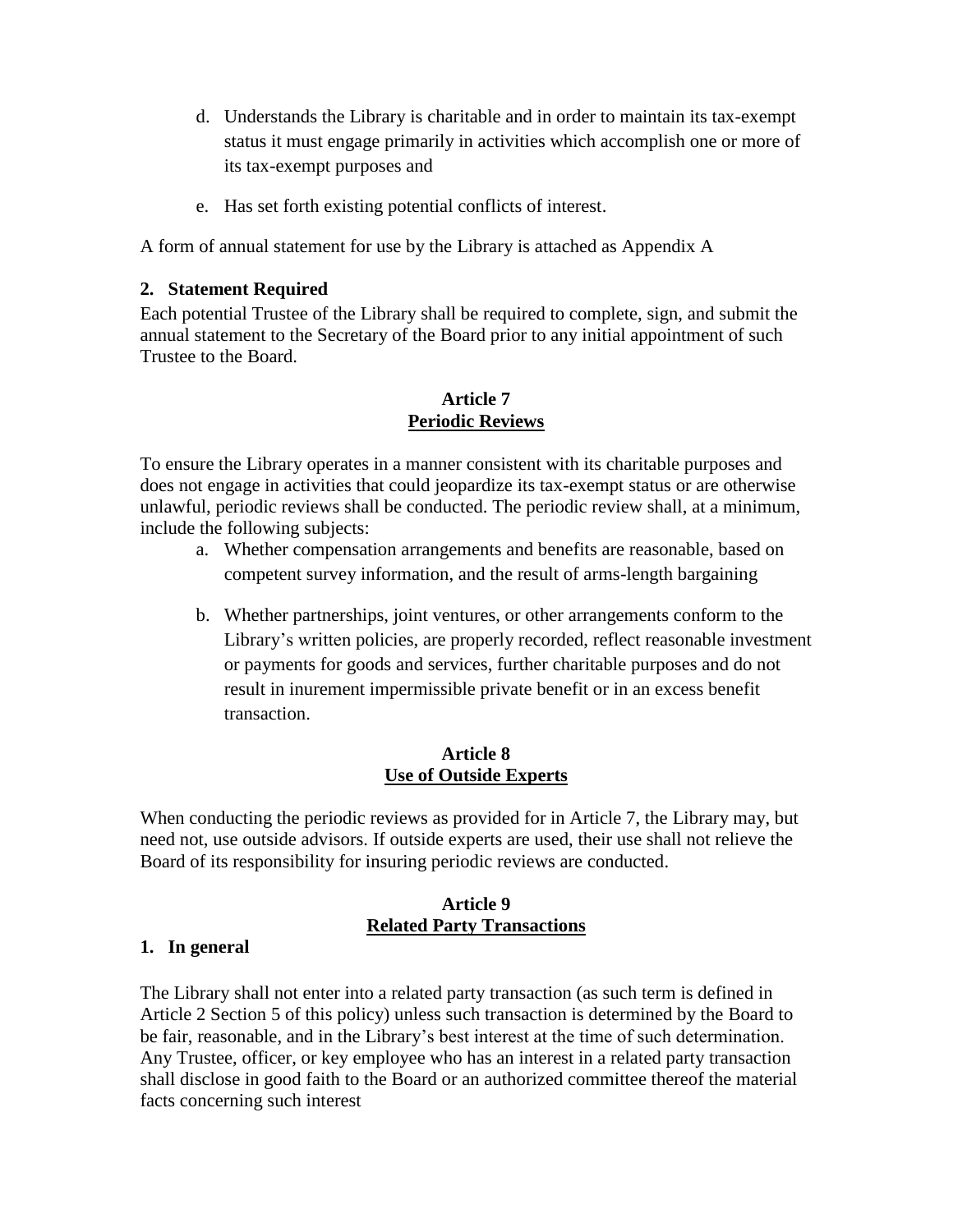# **2. Procedure**

Except as otherwise provided herein, the procedure for disclosing, addressing and documenting a related party transaction shall be in accordance with the procedures set forth in Article 3 Section1, Article 3 Section 3, and Article 4 of this policy respectively

#### **3. Extraordinary related party transactions.**

With respect to any related-party transaction in which a related party has a substantial financial interest, the Board, or an authorized committee thereof, shall:

- a. Prior to entering into the transaction, consider alternative transactions to the extent available;
- b. Approve the transaction by not less than a majority vote of the Board or committee members present at the meeting and
- c. Contemporaneously document in writing the basis for the Board's or authorized committee's approval including its consideration of any alternative transactions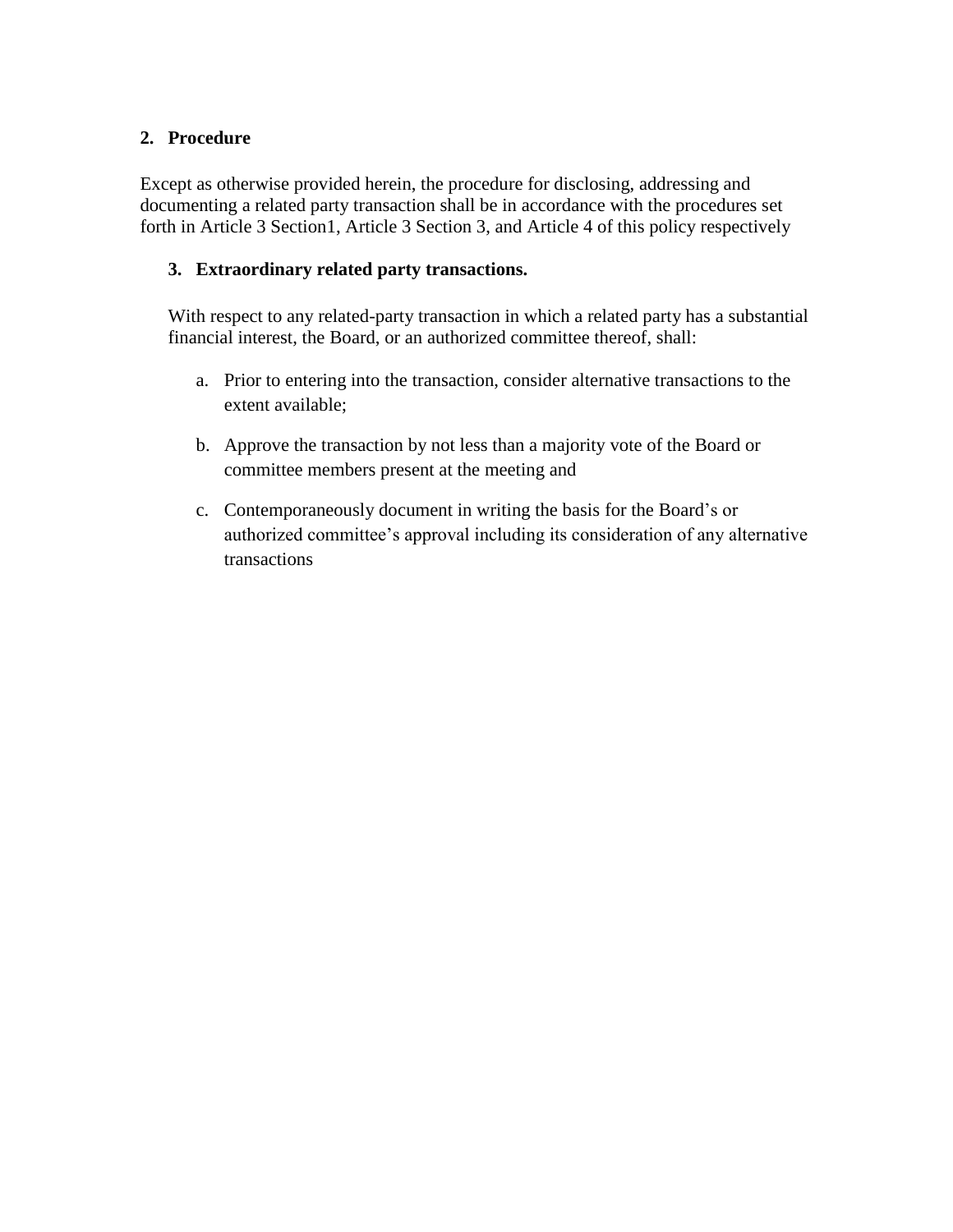#### **Appendix A**

#### **CONFLICT OF INTEREST POLICY OF THE WILLIAMSON PUBLIC LIBRARY**

#### **Annual Statements by Trustees, Officers, and Key Employees**

The undersigned, a Trustee, potential Trustee, officer, and/ or key employee of the Williamson Public Library (the "Library"), affirms that:

| Signature   |                | <b>Print Name</b>                                                                                                                                                                               | Date |
|-------------|----------------|-------------------------------------------------------------------------------------------------------------------------------------------------------------------------------------------------|------|
|             | f.             | I understand the Library is charitable and in order to<br>maintain its tax-exempt status it must engage primarily<br>in activities which accomplish one or more of its tax-<br>exempt purposes. |      |
| <b>NONE</b> |                |                                                                                                                                                                                                 |      |
|             | e.             | To the best of my knowledge, below is a list of any<br>transaction in which the library is a participant and in<br>which I might have a conflicting interest:                                   |      |
| <b>NONE</b> |                |                                                                                                                                                                                                 |      |
|             | d.             | To the best of my knowledge, below is a list of every<br>entity in which I am an officer, Trustee, member-owner,<br>or employee, and which the Library has, or may have, a<br>relationship:     |      |
|             | $\mathbf{c}$ . | I agree to comply with the Policy;                                                                                                                                                              |      |
|             |                | b. I have read and understand the Policy;                                                                                                                                                       |      |
|             | a.             | I have received a copy of the Library's Conflict of<br>Interest Policy (the "Policy");                                                                                                          |      |

**This form must be directed to the secretary of the Library Board of Trustees, who must provide a copy to the Library's Board President for inclusion with the Board minutes**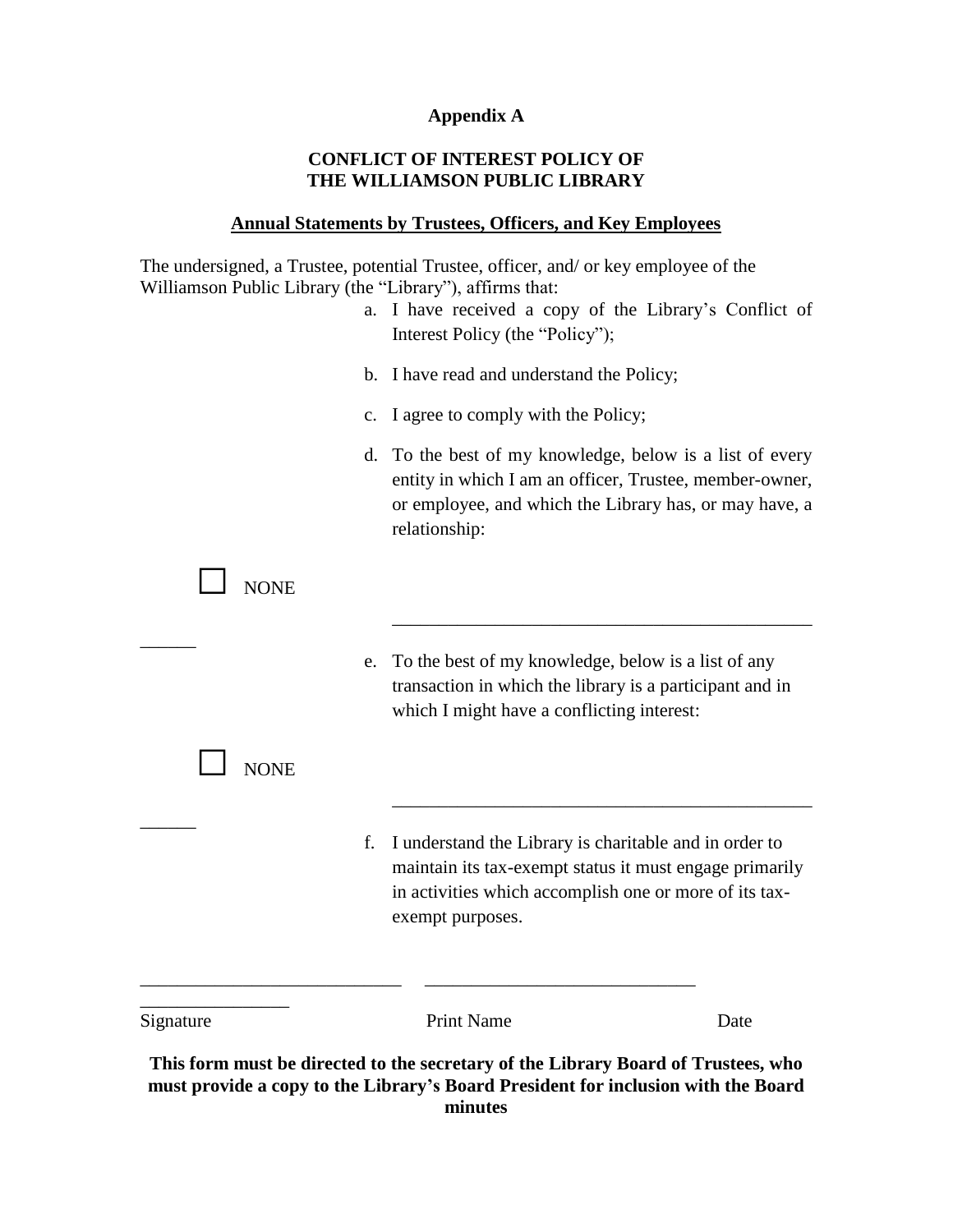#### 5050

#### **THE LIBRARY TRUSTEE AND LIBRARY PUBLIC RELATIONS**

Library Trustees must:

- 1. Design policies with regards to all aspects of public relations.
- 2. Design specific outlines for the disbursement of funds for public relations.
- 3. Insure that the library is relevant to the needs of the community.
- 4. Insure that the community is aware of the importance of having a good library, and understands how their library needs are being met.
- 5. "Talk" library with friends, social and occupational contacts, relatives, etc.
- 6. Retain excellent diplomatic and political relations with governing authorities.
- 7. Evaluate with the Library Director the existing public relations program.

Policy Adopted: 2/28/89 Board of Trustees

Williamson Free Public Library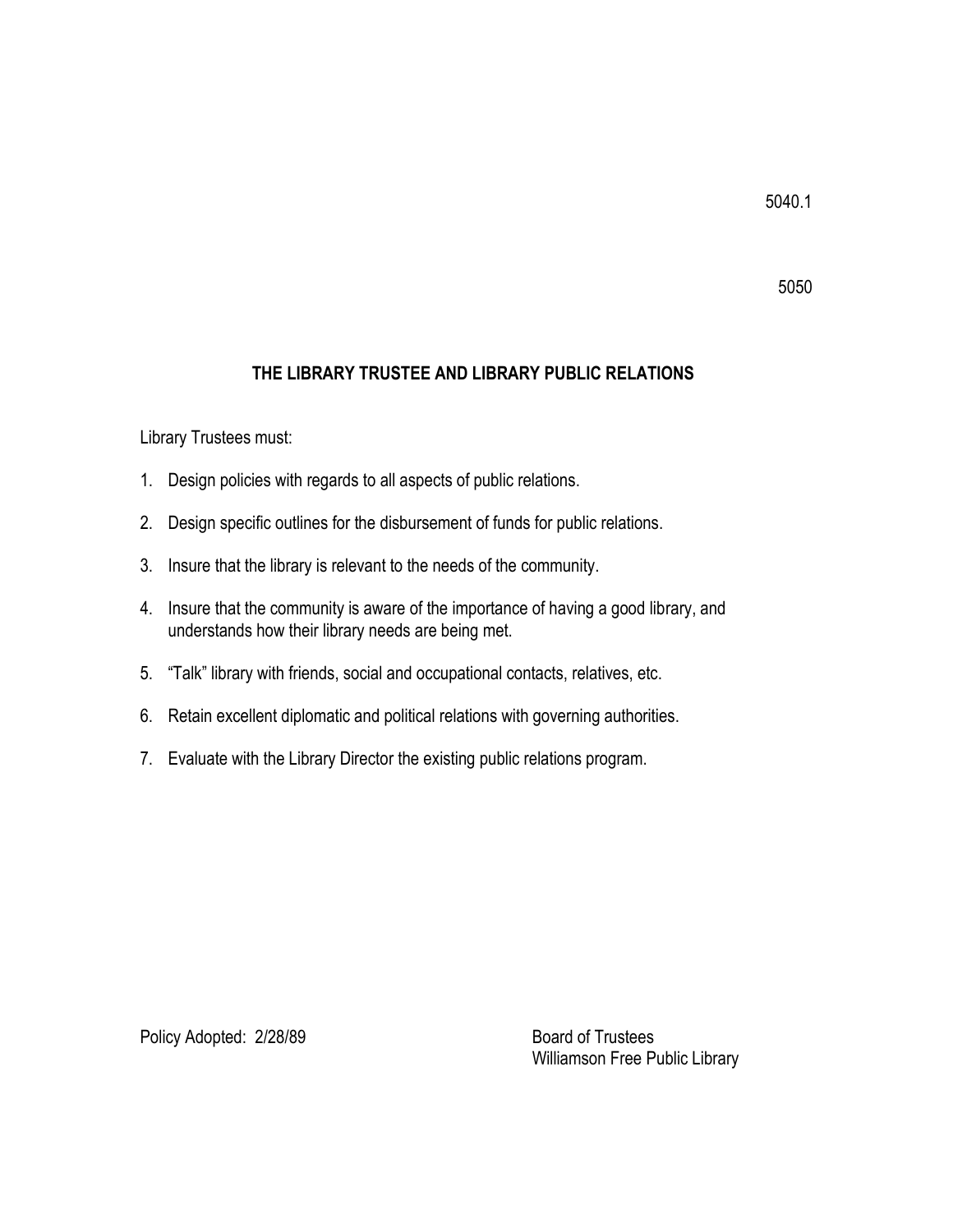# **THE LIBRARY TRUSTEE AND ESTABLISHING POLICY**

Establishing the policies is the trustees' most important responsibility in the area of public relations.

These policies should include the following tenets:

- 1. Communication must be two-way: from the library to the community and from the community to the library.
- 2. Public relations must be a continuous process.
- 3. Public relations practices must be marked by complete honesty and integrity.
- 4. Communication should be characterized by clarity and simplicity.
- 5. The public relations program should be comprehensive.
- 6. Every institutional agent should be involved in the public relations program.

Policy Adopted: 2/28/89 Board of Trustees

Williamson Free Public Library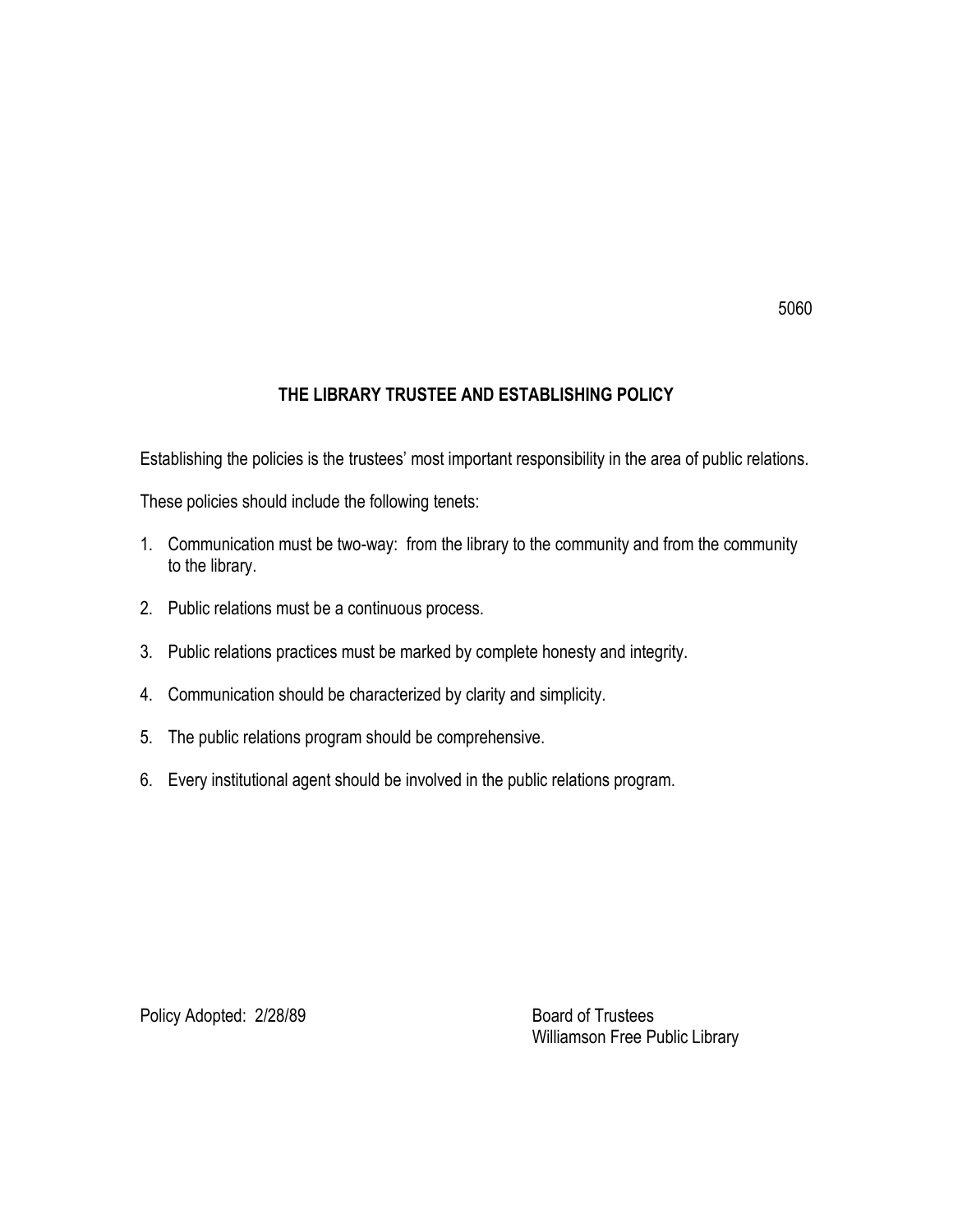#### Summary of Board Roles – Town and Library

| <b>Duty</b> |                                                    | Town Bd. | Lib. Bd. |
|-------------|----------------------------------------------------|----------|----------|
| 1.          | Recommend library trustees for appointment         |          | Χ        |
| 2.          | Appoint library trustees                           | X        |          |
| 3.          | Submit library budget                              |          | X        |
| 4.          | Approve library budget                             |          | Χ        |
| 5.          | Secure adequate funding for service program        | X        |          |
| 6.          | Oversee appropriate use of funding                 | X        |          |
| 7.          | Select and hire manager or director                | X        |          |
| 8.          | Adopt policies and rules governing library service | X        |          |
| 9.          | Plan and evaluate library service program          | X        |          |
|             | 10. Promote library program in community           |          | Χ        |
|             | 11. Hold and maintain library property             | Χ        |          |

The library board has the same powers and duties as specified for trustees of every corporation created by the New York Board of Regents, as defined by New York State Education Law.

#### *From a letter by Charles Dittmar, Town Attorney, to the library board of trustees, dated 9/26/76:*

"… Section 260 of the Education Law of the State of New York pertains to powers and duties of trustees serving libraries chartered under said Education Law. These powers are minimum and must be complied with in lieu of specific by-laws or, in cases where there are by-laws, they take precedent to such by-laws."

#### 1. **Recommend library trustees for appointment:**

The **Library Board** recommends candidates for appointment to the Town Board for approval.

**Handbook for Library Trustees of New York State (Millennium Ed.):** A (library) board should seek out and encourage qualified candidates who can complement board strengths or fill a gap where a board is lacking in experience or skill.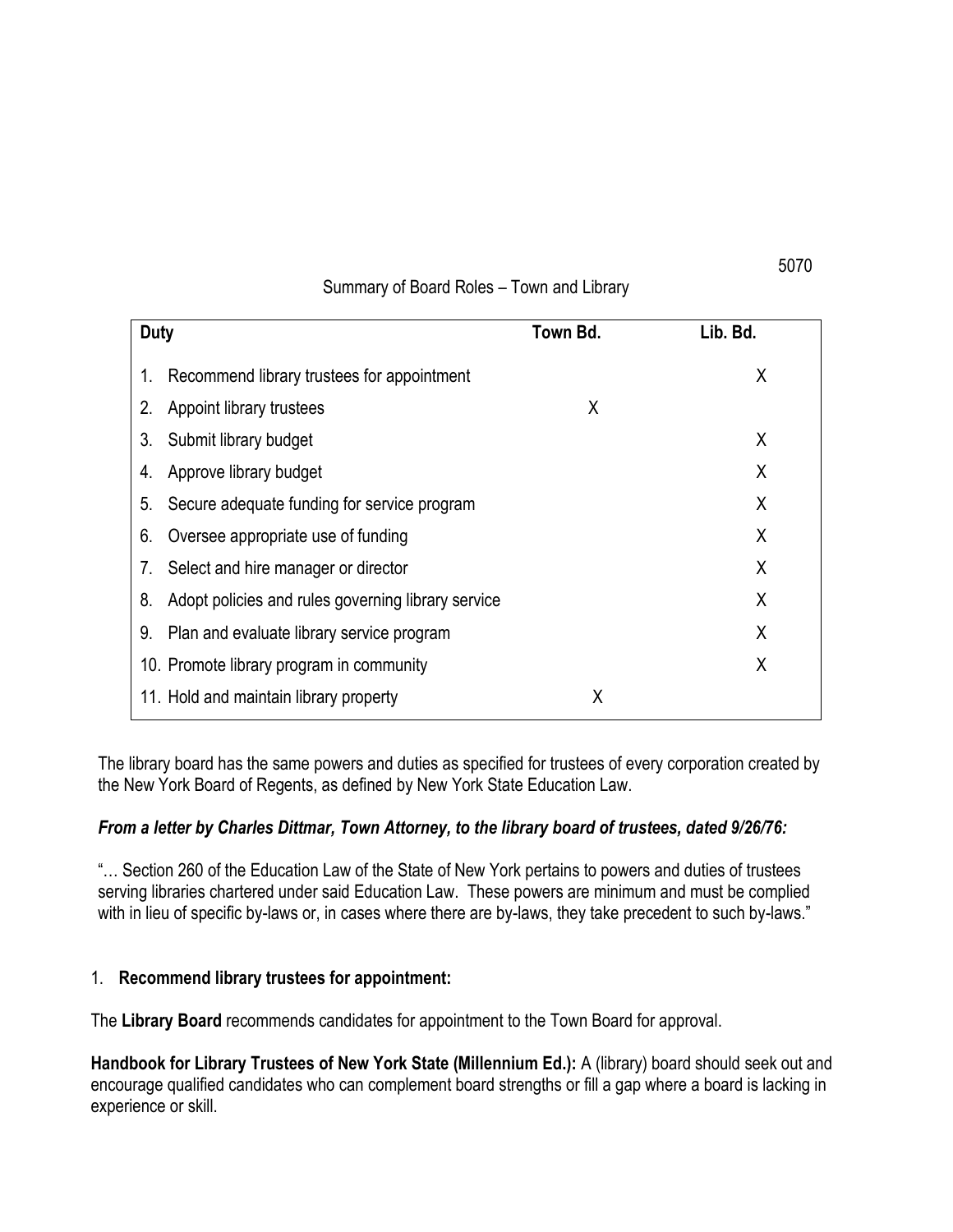# **2. Appoint library trustees:**

The **Town Board** appoints library trustees.

**NYS Ed. Law Section 260:** "The trustees of public libraries authorized to be established …in towns…shall be appointed by the town board."

#### **3. Submit library budget:**

The **Library Board** prepares a budget request for the voters of the Williamson Central School District for approval.

**Handbook for Library Trustees of New York State (Millennium Ed.): "**The board of trustees defines the library's mission, and the director translates that mission into programs with specific costs that form the basis for a draft budget…Before a budget is presented to the electorate or a local government for approval, the entire board should review, discuss and approve it."

# **4. Approve library budget:**

The **Williamson Central School District Voters** approves any library budget increases.

**NYS Ed. Law Section 259:** "Taxes, in addition to those otherwise authorized, may be voted for library purposes by any authority named in section two hundred fifty-five of this part and shall, unless otherwise directed by such vote, be considered as annual appropriations therefore until changed by further vote and shall be levied and collected yearly, or as directed, as are other general taxes.

…All moneys received from taxes or other public sources for library purposes shall be kept as a separate library fund by the treasurer of the municipality or district making the appropriation and shall be expended only under direction of the library trustees on properly authenticated vouchers…"

#### **5. Secure adequate funding for service program:**

The **Library Board** is responsible for obtaining sufficient funds for library operations.

**Handbook for Library Trustees of New York State (Millennium Ed.): "**The library board has the final responsibility for obtaining sufficient funds to provide appropriate service to the local community."

#### 6. **Oversee appropriate use of funding:**

The **Library Board** approves expenditures and establishes reserve funds.

**Section 226, NY Education Law, #5:** "Take and hold by gift, grant, devise or bequest in their own right or in trust for any purpose comprised in the objects of the corporation…"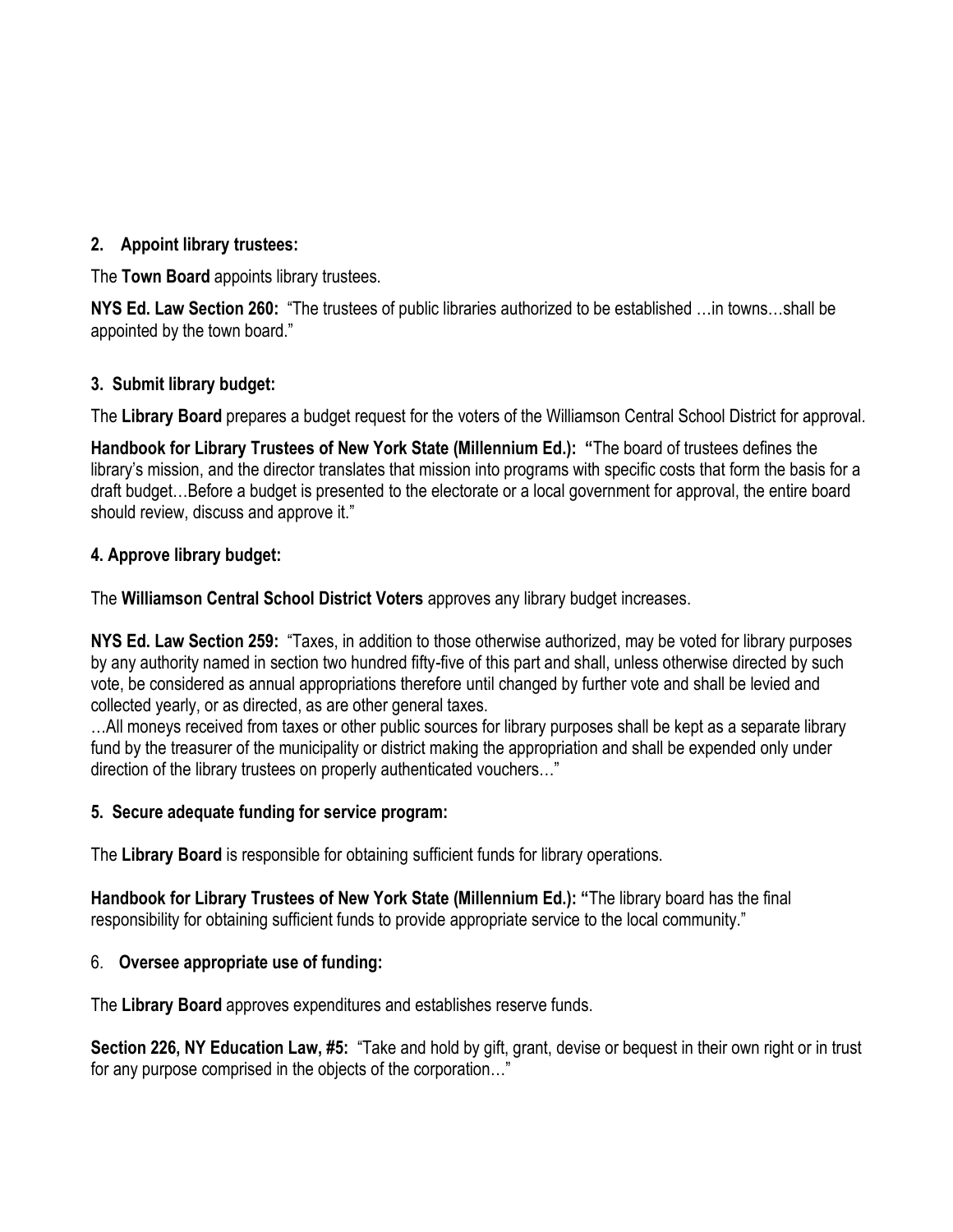**Section 226, NY Education Law #6:** "Buy, sell mortgage, let and otherwise use and dispose of its property as they shall deem for the best interests of the institution…"

**Handbook for Library Trustees of New York State (Millennium Ed.):** "Public library boards are legally responsible for the library's finances and financial management…Under State law, the board of trustees has sole authority over the expenditure of funds appropriated for library purposes."

**Public Library Law in New York State (Carter, 1999):** "State moneys received by a town 'public library' should be paid to the town supervisor and expended by him only under the direction of the library trustees and upon properly authenticated vouchers." (*1 Op. Compt. 573. #995, December 5, 1945)*

**Public Library Law in New York State (Carter, 1999):** "Library trustees of free public libraries are entrusted with the power and duty to direct the expenditure of library moneys kept by municipal treasurers, to audit claims payable therefrom, and to authorize payment for such audited claims by such treasurers." (*2 Op. Compt. 237, #1301, May 9, 1946)*

**Public Library Law in New York State (Carter, 1999):** "Unexpended balances in the library fund at the close of a village fiscal year must remain to the credit of such fund and do not revert to the general fund…With reference to an inquiry concerning the setting aside of moneys in the library fund for contingent or emergency purposes, we are of the opinion that such action is entirely within the discretion of the library trustees. They, not the village board, have control over the purposes for which library moneys may be expended." *(9 Op. Compt. 126, #6088, April 27, 1953)*

**Public Library Law in New York State (Carter, 1999):** " The board of trustees of a library, and not the legislative body of the municipality or district which supports it, has the authority to adopt a form for the certification, or other means of authentication, of claims and payrolls." (*Op. Compt. 66-67, 3/23/66)*

**Public Library Law in New York State (Carter, 1999):** "Libraries may operate on previously approved budgets and obtain tax levies therefore until such a budget is changed by vote. Since the prior year's budget was approved for the library and not the cash flow schedule subsequently submitted by the library, the library is entitled to the tax dollars necessary to fund its previously approved budget, not the previously submitted cash flow. Additionally, the library is not required to use its surplus to reduce the amount of tax levied." *(29 Educ. Dept. Rpts. 316, Jud. Dec. No. 12, 306, 3/23/90)*

**Public Library Law in New York State (Carter, 1999):** "A town board may not place limitations and restrictions upon the expenditure by the town library board of trustees of funds appropriated for library purposes." *(Op. Compt. 72-6, 4/7/72)*

**Public Library Law in New York State (Carter, 1999):** "Where a village budget appropriates money for a village public library by line items, the library board of trustees may disregard the line items and use the moneys as it sees fit in administering the affairs of the library." *(Op. Compt. 72-553, 7/3/72):*

#### **7. Select and hire a manager or director:**

The **Library Board** is responsible for filling the director's position.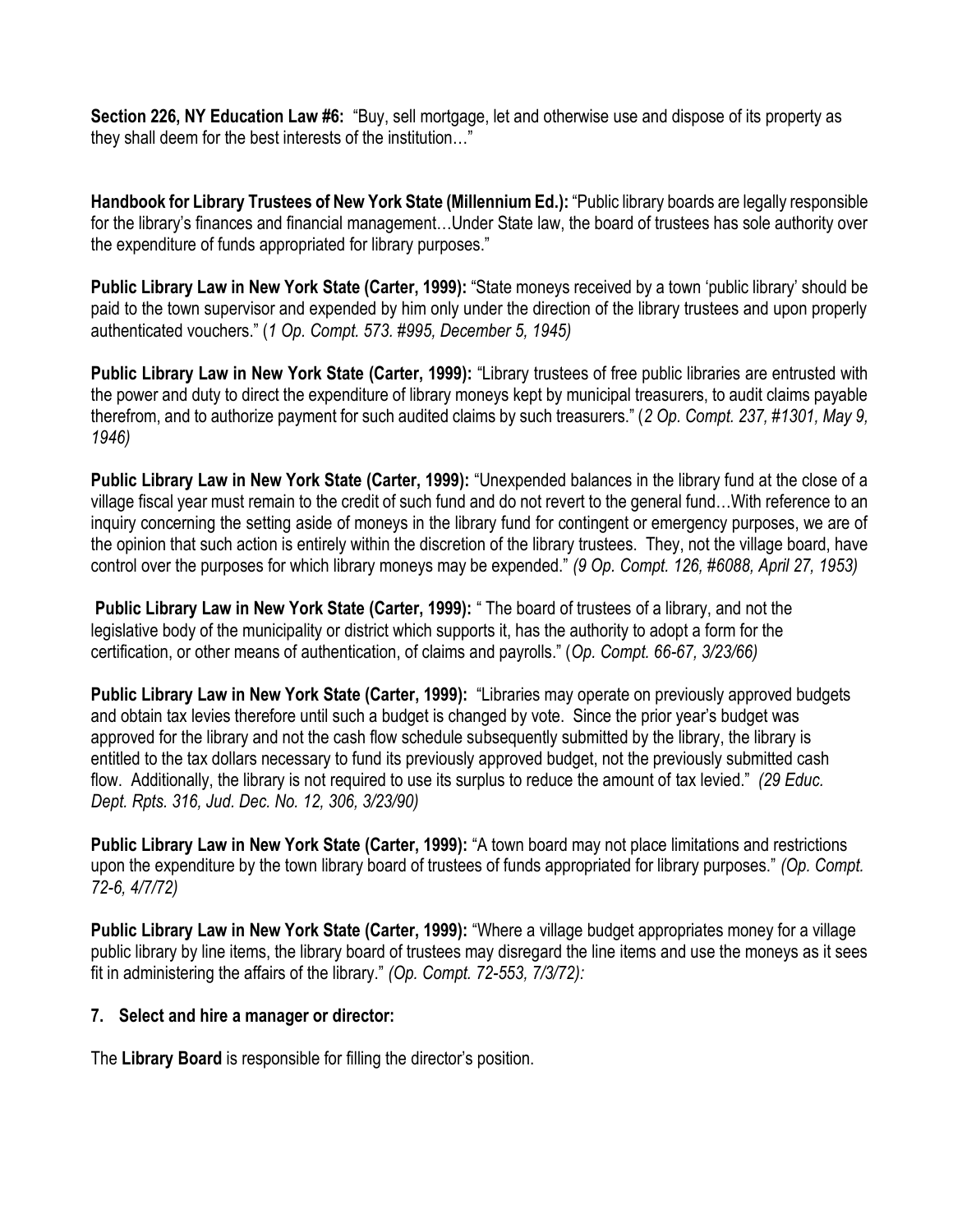**NYS Ed. Law Section 226. Powers of trustees of institutions:** "The trustees of every corporation created by the regents, unless otherwise provided by law or by its charter, may: Appoint and fix the salaries of such officers and employees as they shall deem necessary who, unless employed under special contract, shall hold their offices during the pleasure of the trustees…"

**Public Library Law in New York State (Carter, 1999):** "There is a definite power in the trustees to fix the salaries of their paid personnel and I find no law which provides otherwise. The salary fixing powers of town boards do not, in my opinion, apply to paid personnel of free public libraries." *(Inf. Op. Att. –Gen. 55-23, January 28, 1955)*

**Public Library Law in New York State (Carter, 1999):** "The board of trustees of the town public library, rather than the town board or the librarian, have the authority to employ and dismiss library personnel." *(Op. Compt. 74-614, June 7, 1974)*

**Handbook for Library Trustees of New York State (Millennium Ed.):** "The day to day management of the library, including the management of staff, is the library director's responsibility. The director is the only employee hired by the board: the director is responsible for all others."

# 8. **Adopt policies and rules governing library service:**

The **Library Board** is responsible for the structure of policies governing the daily operation of the library.

**NYS Ed. Law Section 226. Powers of trustees of institutions:** "The trustees of every corporation created by the regents, unless otherwise provided by law or by its charter, may: Make all by-laws and rules necessary and proper for the purposes of the institution and not inconsistent with law …"

**Handbook for Library Trustees of New York State (Millennium Ed.):** "The library board is responsible for creating such policies, reviewing and revising them, and ultimately enforcing them with the assistance of the library staff…While trustees alone have the legal authority to make policy, experience shows that the process works best when the library director and other key staff are closely involved."

#### **9. Plan and evaluate the library service program:**

The **Library Board** is responsible for overseeing the library program and measuring whether it fully supports the library's mission.

**Handbook for Library Trustees of New York State (Millennium Ed.): "**The library board has the final responsibility to see that its library provides the best possible service to its community."

#### **10. Promote the library program in the community:**

The **Library Board** is responsible to ensure that the community is informed of the services available at the library and encouraged to use the library.

**Handbook for Library Trustees of New York State (Millennium Ed.):** "As the citizen control over the public library, the board of trustees has a responsibility for telling the library's story to the taxpayers who support it."